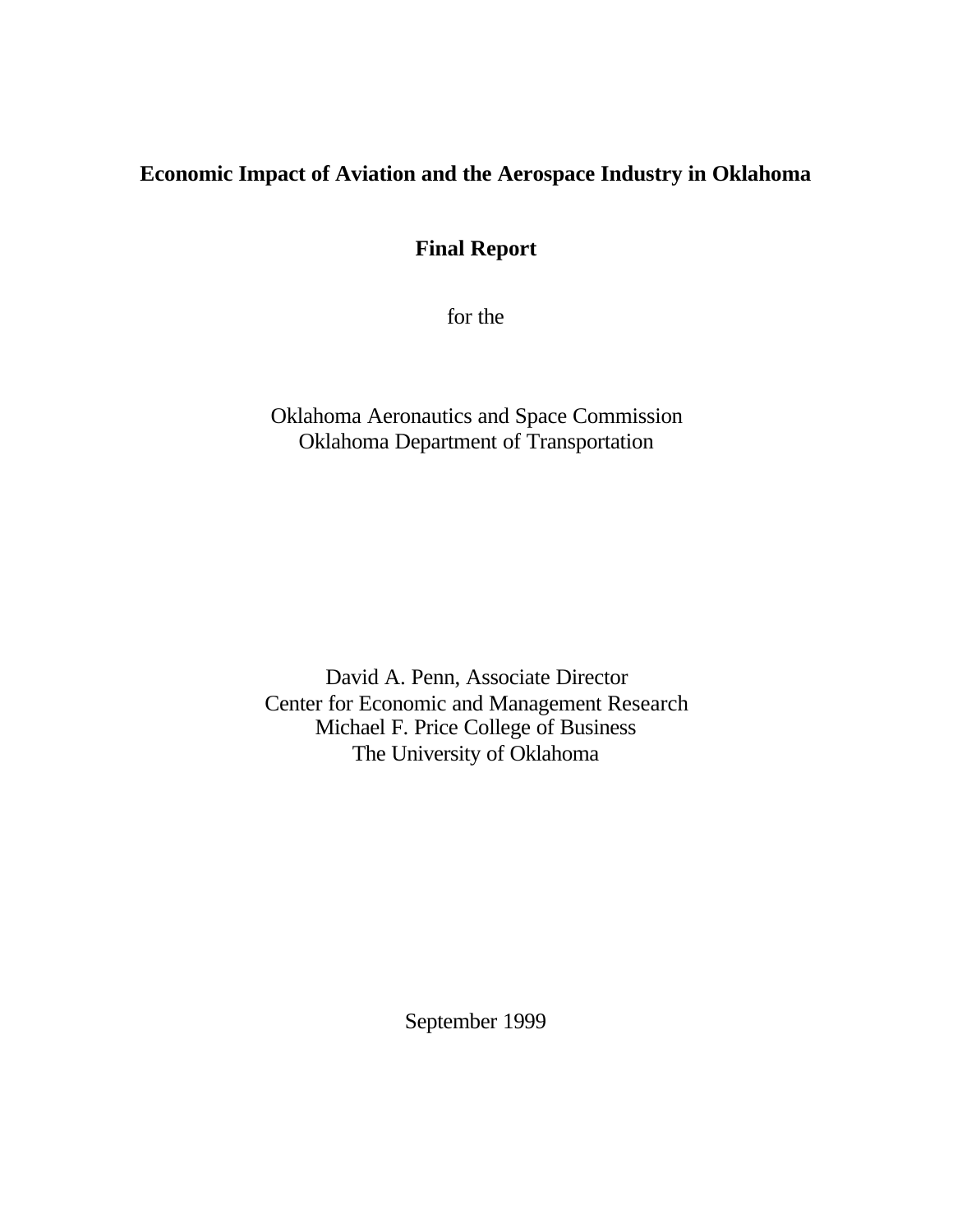# **Economic Impact of Aviation and the Aerospace Industry in Oklahoma**

# **Introduction**

The aviation and the aerospace sectors are very important sources of jobs and income in Oklahoma. This study quantifies the impact of these sectors on the Oklahoma economy. Using proprietary employment and payroll data and a survey of airport operators, the study estimates the industrial output, employment, payroll, and state tax revenue that can be attributed to the Oklahoma aviation and aerospace sectors.

In addition to estimating the size of the aviation and aerospace sectors in Oklahoma, the report also examines the rate of growth of these sectors in terms of employment growth and the rate of growth of fuel consumption.

The economic impact of aviation and aerospace can be divided into three major sectors:

Air transportation – including civilian airports, airlines, airline aircraft maintenance centers, air freight and air cargo, airline reservation centers, and local spending by commercial airline passengers.

**Aircraft manufacturing** – including private sector manufacturing of aircraft, aircraft engines, and aircraft parts.

**Federal Government and Military Aviation** – including civilian, military, and federal government employment at Tinker Air Force Base, Altus Air Force Base, Vance Air Force Base, Henry Post Field at Ft. Sill, Air National Guard facilities and the Mike Monroney Aeronautical Center.

# **Impact on Oklahoma Employment and Income**

The aviation and aerospace industry in Oklahoma generates a significant amount of economic activity in Oklahoma. Estimated economic impacts are:

\$11.7 billion in industrial output,

\$4.7 billion in payroll,

143,700 jobs,

\$77.0 million in state income tax revenue, and

\$60.6 million in state sales tax revenue.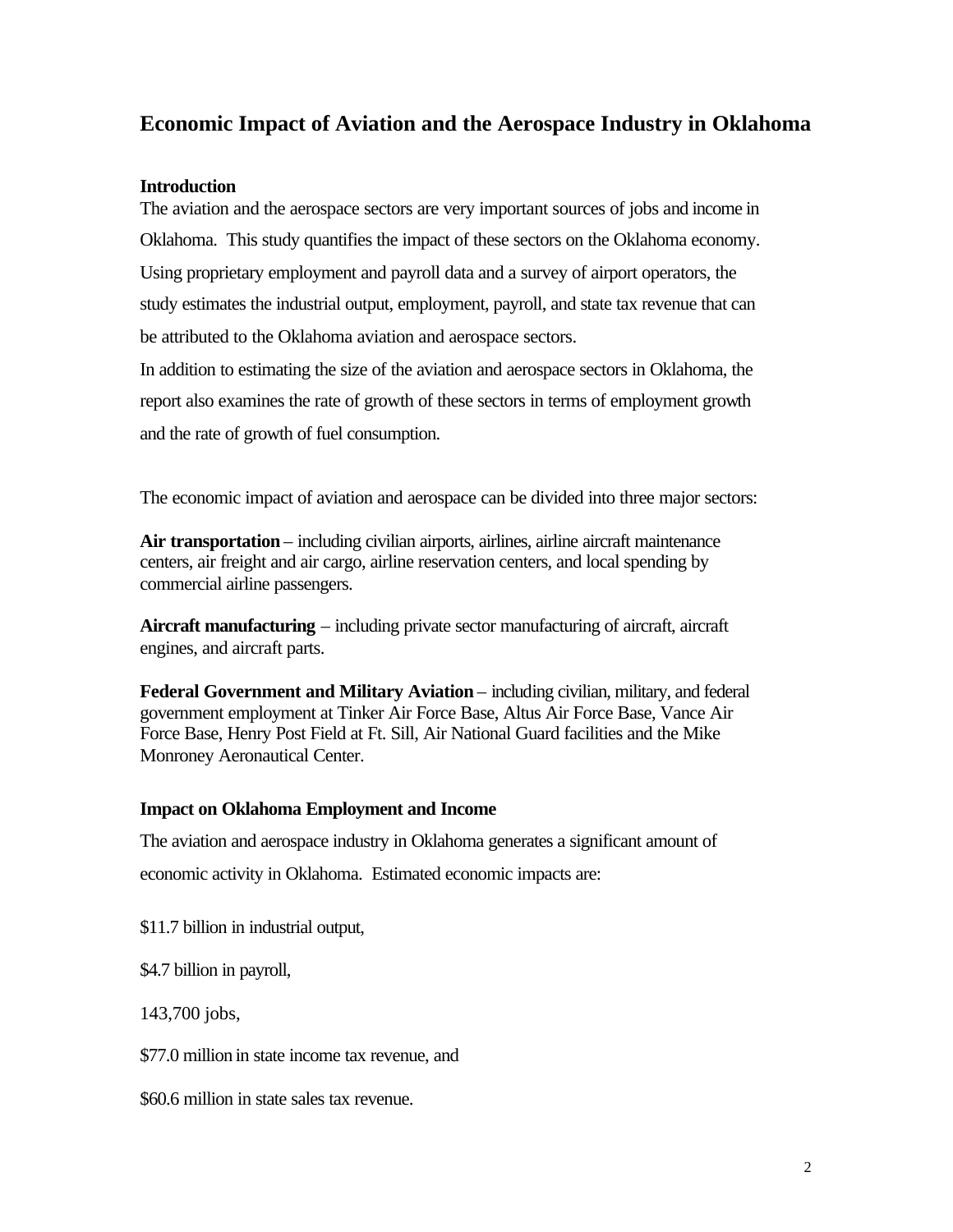Oklahoma aviation and aerospace generate, directly or through the economic multiplier effect, 10.0 percent of industrial output, 7.6 percent of employment and 10.3 percent of payroll in the state economy.

# **Impacts by Major Sector**

Impacts on Oklahoma industrial output, personal income, employment, and state tax revenue are shown below for the three primary aviation and aerospace sectors. A brief explanation of the methodology of impact analysis is presented in Appendix A. An explanation of the estimates of tax revenues can be found in Appendix B, while Appendix C explains the estimate of spending by commercial airliner passengers.

## **Air transportation** –

\$6.6 billion in industrial output \$2.0 billion in personal income 64,400 jobs

## **Aircraft manufacturing** -

\$1.7 billion in industrial output \$552 million in personal income 15,800 jobs

# **Federal Government and Military Aviation** –

\$3.5 billion in industrial output

\$2.1 billion in personal income

63,400 jobs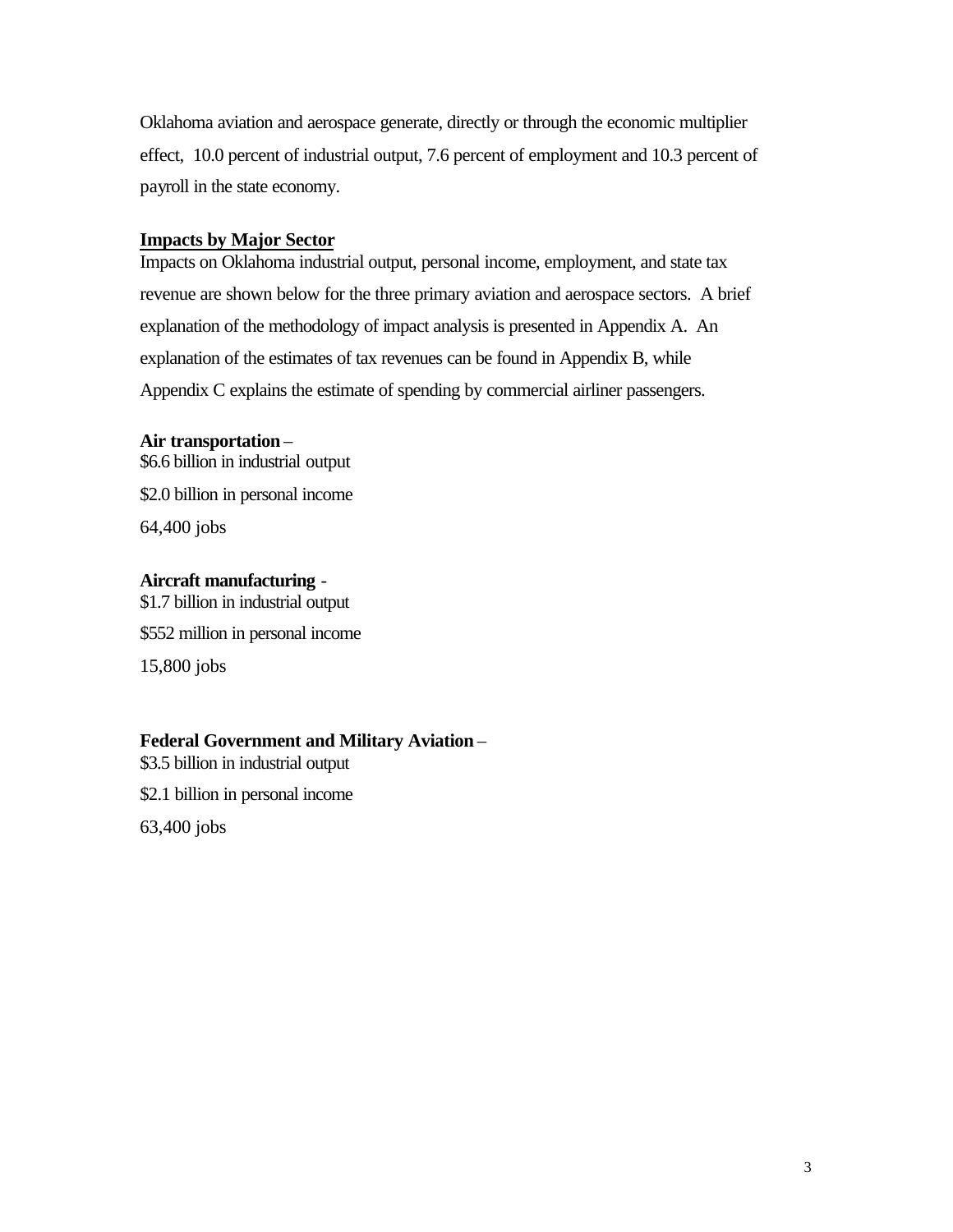# **Aircraft Manufacturing is Growing Rapidly in Oklahoma**

The Oklahoma aerospace industry has experienced relatively rapid rates of growth in recent years: employment in aircraft and parts manufacturing in Oklahoma grew by an average annual rate of 15.6 percent from 1996 to 1999, much faster that the 3.1 percent rate of growth of total wage and salary employment. Also, employment in air transportation increased at robust 2.8 percent annual rate of growth.



**Annual Average Rates of Employment Growth, 1996- 1999, January - January**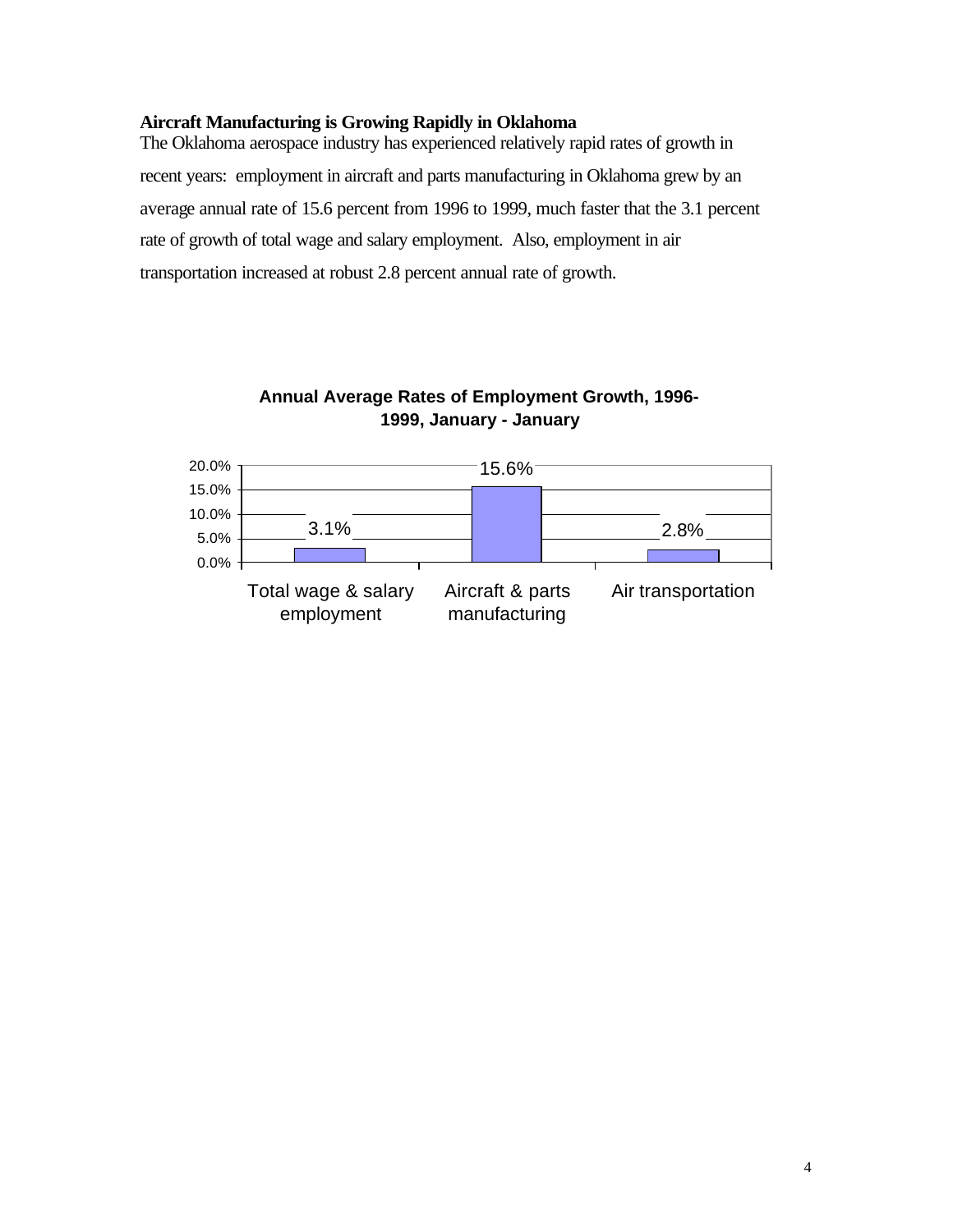#### **Consumption of jet fuel is growing rapidly.**

The more miles flown by aircraft in and out of Oklahoma, the higher the consumption of fuel. Thus, a good way of judging the rate of growth of a transportation industry consists of examining consumption of fuel over time. During the 1980s consumption of jet fuel in Oklahoma grew at about the same pace as in the U.S. (graph). During the 1990s, however, consumption of jet fuel rose by an average of 6.0 percent annually in Oklahoma compared with just 0.6 percent annual growth for the U.S.



**Consumption of Jet Fuel, Oklahoma and the U.S., 1980 - 1996**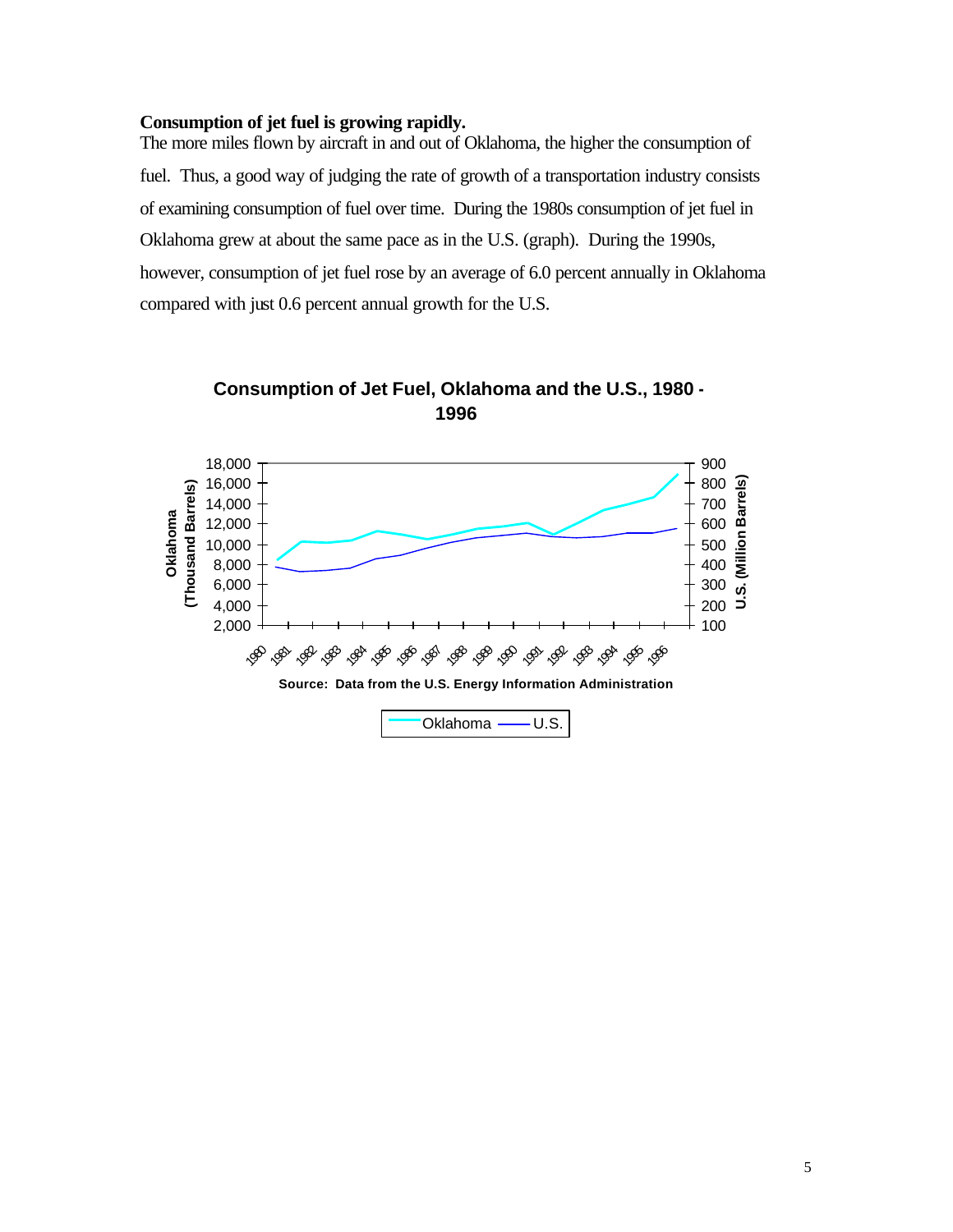## **General Aviation is Important in Oklahoma**

Oklahoma enjoys a higher concentration of pilots and general aviation aircraft than does the U.S. on a per capita basis. Using data compiled by the Federal Aviation Administration for 1996, Oklahoma has 103 general aviation aircraft per 100,000 population compared with just 69 general aviation aircraft per 100,000 population in the U.S. Oklahoma also has more pilots per capita than in the U.S.



# **Pilots and General Aviation Aircraft, Oklahoma and U.S.**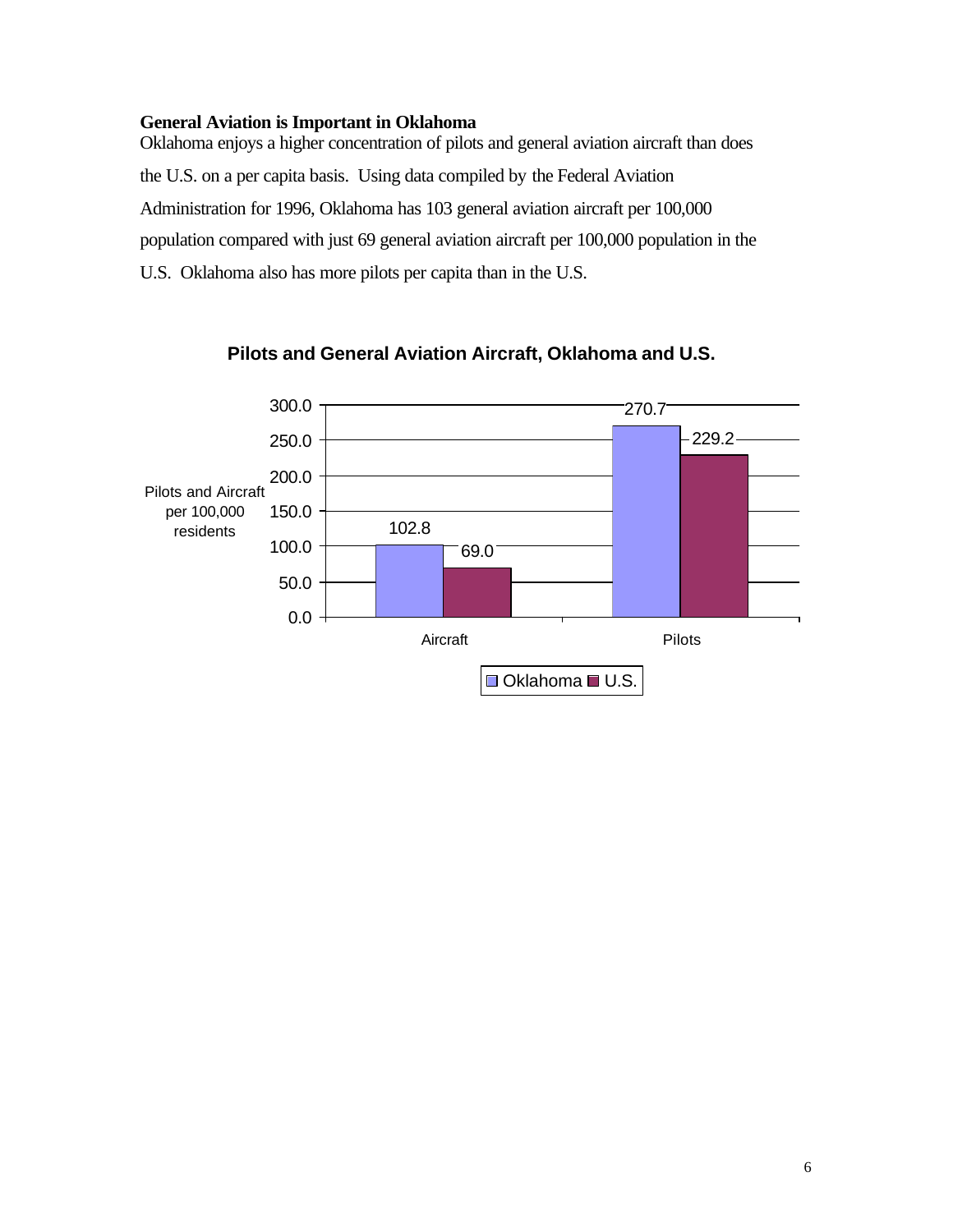# **Appendix A: The Methodology of Economic Impact Analysis**

The economic impact of an industry consists of direct, indirect, and induced impacts. Direct impacts are the immediate economic effects of new hiring and spending in the industry providing the good or service. Using the construction industry as an example, the sum of spending for materials and supplies, payroll, taxes, and profit is the direct effect.

Indirect impacts occur in sectors that supply materials, goods, and services to the business that initiated the direct impact. For example, in order to build a new structure the construction firm purchases inputs from a variety of other firms including electrical wiring, plumbing and heating equipment, fixtures, furniture, cement, and carpeting. These supplying firms in turn increase purchases from their suppliers, and so on. The sum of these impacts is the indirect effect.

Induced effects are created by the increase in consumer spending generated by increased payrolls in the direct and indirect effects. Increased payroll in the construction firm increases household income among the employees, causing higher consumer spending for items such as housing, food, clothing, entertainment, transportation, and so on. In addition, businesses that supply goods and materials to the construction firm increase their payrolls, resulting in additional consumer spending. The sum of the payroll, output, and employment caused by increased payrolls is the induced effect.

Multipliers used in this study were generated by the IMPLAN system, widely used by practitioners of economic impact analysis. The IMPLAN model uses inter-industry transaction information for 1993. IMPLAN employment multipliers were updated to adjust for inflation since 1993.

A multiplier shows the total amount of economic activity that results from a change in final demand for goods and services. For example, the IMPLAN Type III output multiplier for the Aircraft Manufacturing sector is 1.725 (A Type III multiplier estimates the direct, indirect, and induced impacts for a change in final demand). This means that an increase in output of \$10 million in the aircraft manufacturing sector will cause industrial output in other Oklahoma sectors to rise by \$7.25 million, for a total impact of \$17.25 million.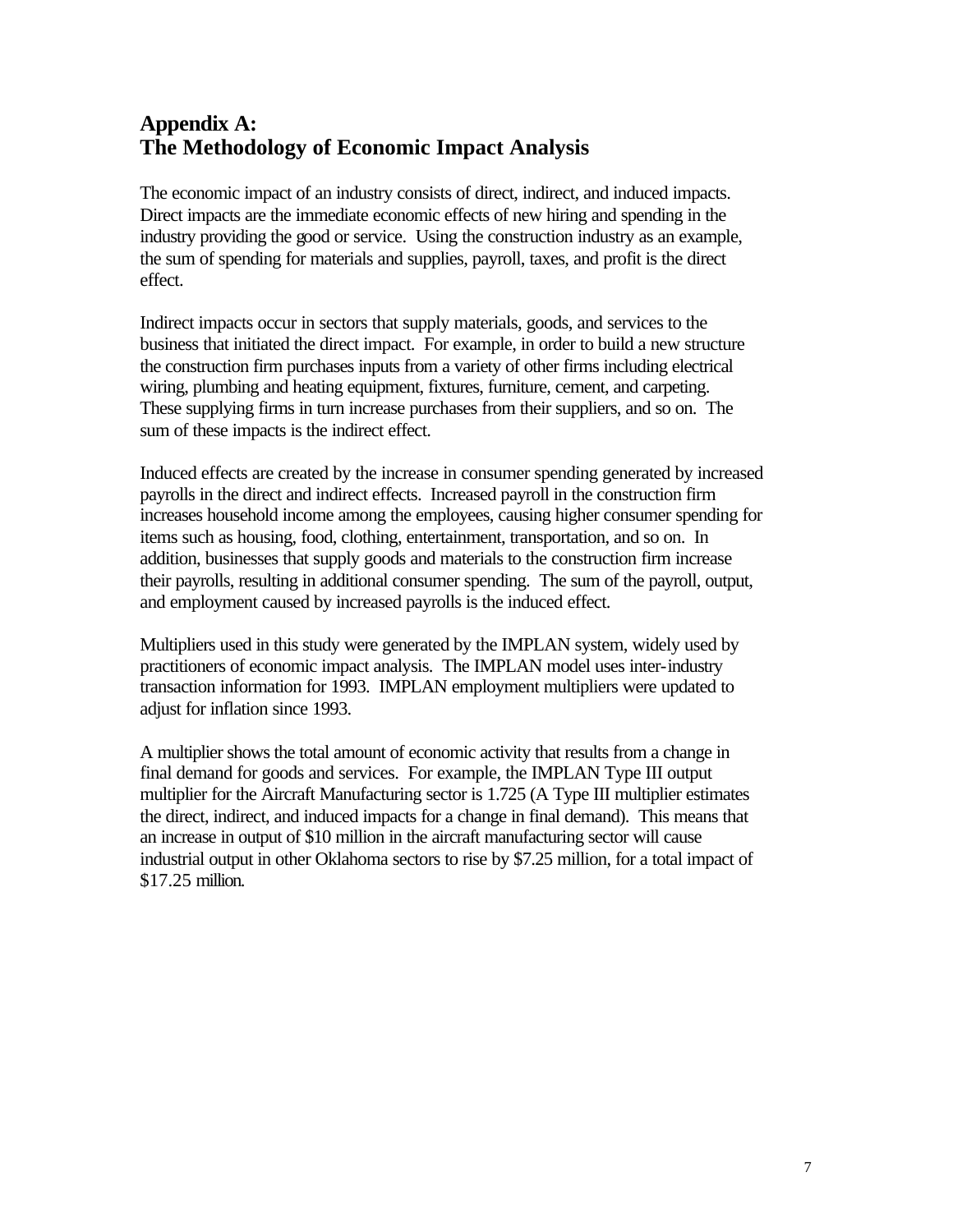# **Appendix B: Estimating Impacts on State Tax Revenues**

This study estimates impacts on two types of tax revenues: personal income taxes and sales taxes. Estimated tax revenues are defined as follows:

# **Oklahoma Income Tax Revenue**

Oklahoma income tax revenue =  $\alpha$ KPI \* OKRATE, where OKPI is Oklahoma personal income and OKRATE is the average Oklahoma income tax rate.

In order to determine the Oklahoma average tax rate relevant to the study, average pay per worker was calculated for the direct, indirect, and induced impacts of each of the four aviation and aerospace sectors (Military, Air transportation, Aircraft manufacturing, and Other). Using information from the Internal Revenue Service Statistics of Income publication and from the Public Use Micro Sample from the 1990 Census of Population for Oklahoma, estimates of household income were determined for married, single, and head of household workers. Standard deductions were assumed for each filing status. Exemptions were assumed to be an average of 3.5 for married workers, 2.4 for heads of households, and 1.0 for single workers. Resulting taxable income estimates were used to determine federal and state income tax liability using the appropriate tax tables.

Average tax rates were determined by dividing estimated household tax liability by estimated household income. These average tax rates were then multiplied by payroll generated by each of the four sectors, resulting in estimated income tax revenue.

|                         | Estimated Avg.<br>Income Tax Rates* |       |
|-------------------------|-------------------------------------|-------|
| Sector                  | Federal                             | State |
| Direct Impacts          |                                     |       |
| Military                | 7.61                                | 1.65  |
| Air transportation      | 10.52                               | 3.51  |
| Aircraft manufacturing  | 12.55                               | 4.17  |
| Other                   | 8.64                                | 2.39  |
| <i>Indirect Impacts</i> |                                     |       |
| Military                | 10.90                               | 3.52  |
| Air transportation      | 9.52                                | 2.80  |
| Aircraft manufacturing  | 9.17                                | 2.51  |
| Other                   | 9.80                                | 2.57  |
| <b>Induced Impacts</b>  | 7.38                                | 1.52  |

\*Applied to gross income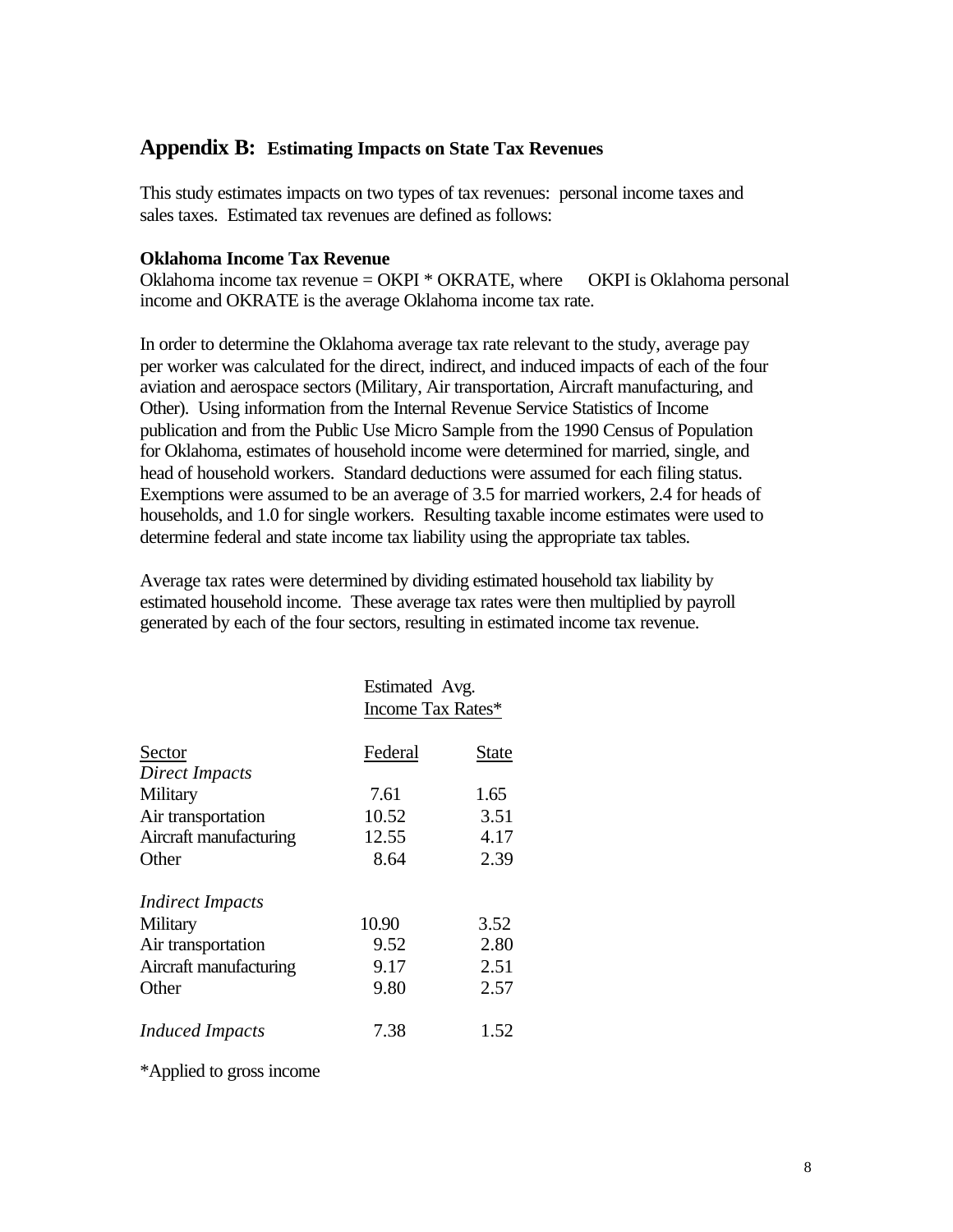# **Oklahoma Sales Tax Revenue**

Oklahoma sales tax revenue =

## OKPI \* (1 – FICA – OKRATE – FEDRATE) \* 0.5 \* SALESRATE

Where

OKPI – Oklahoma personal income, FICA – social security / Medicare tax rate (7 %), OKRATE – average Oklahoma income tax rate, FEDRATE – average Federal income tax rate, and SALESRATE – Oklahoma sales tax rate (4.5%).

Oklahoma sales tax revenues are estimated by calculating disposable income, consisting of Oklahoma personal income less federal and state taxes. Next, since just one-half of disposable income is spent for sales-taxable items, disposable income is multiplied by 0.5. Finally, this amount is multiplied by the Oklahoma sales tax rate.